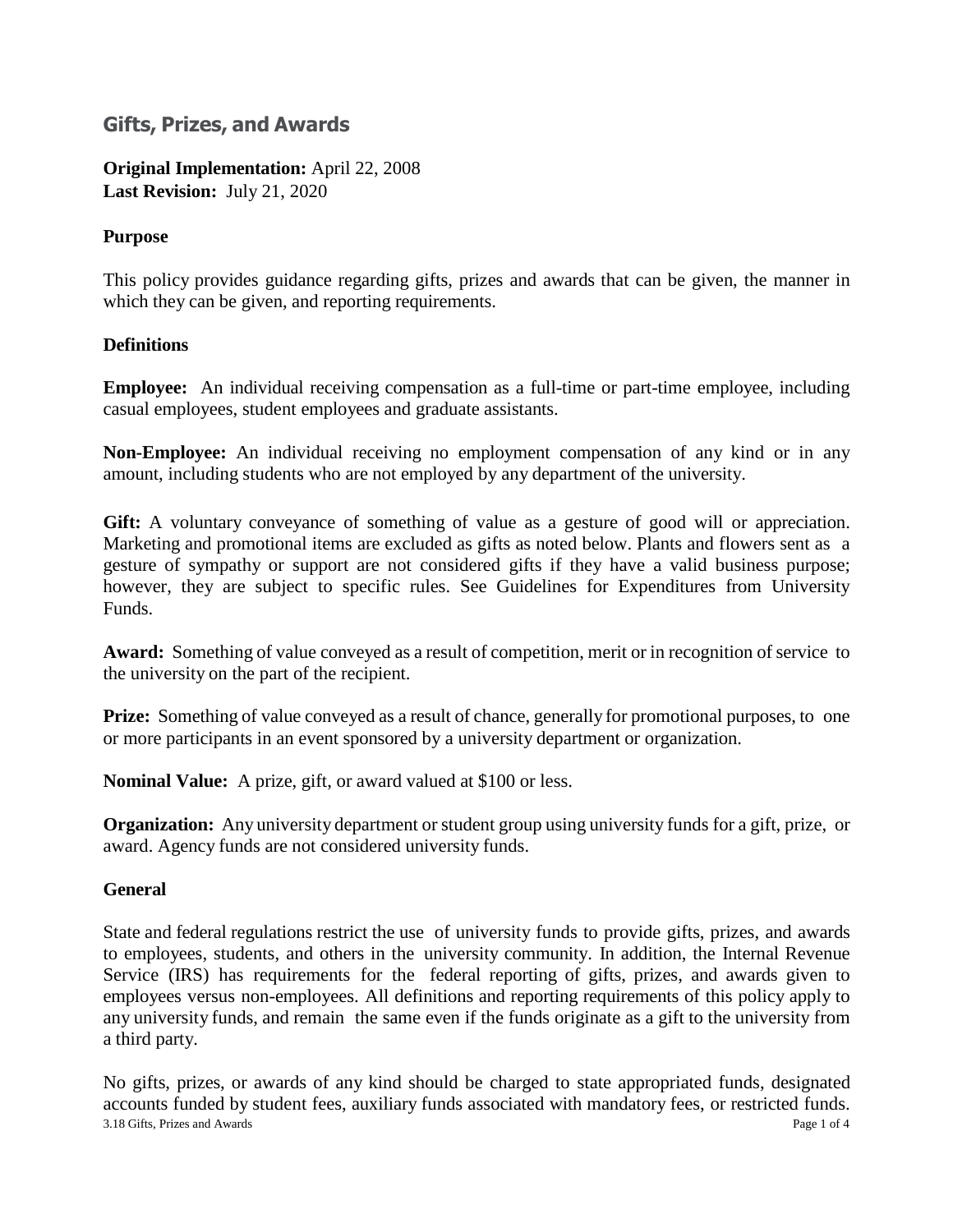Funds from federal and state grants, contracts, or other sponsored agreements cannot be used to pay for items that are or appear to be gifts or marketing or promotional items such as t-shirts, key chains, tote bags, caps, and other souvenirs or memorabilia, unless specifically provided for in a grant, contract, or sponsored agreement. Use of these funds to pay for awards for participation in grant-funded activities is generally allowable when both reasonable in cost and necessary to accomplish program objectives. Acceptable participation awards include plaques, small trophies, ribbons, certificates, pens/pencils, and similar items.

#### **Exclusions**

Financial aid awards and grants are not considered gifts, prizes, or awards for purposes of this policy. Most awards to students that are related to academic performance are considered financial aid, and as such, are not subject to the provisions of this policy. Prizes given in conjunction with raffles that include the purchase of a chance or ticket are not subject to this policy and are governed by university policy 16.25 Solicitation on Campus, and state law. Agency funds are not subject to this policy since they are not considered university funds.

## **EMPLOYEE as the Recipient of a Gift**

Gifts of cash, including gift cards and gift certificates to employees, are not allowed. Gifts other than cash, gift cards, or gift certificates are allowed only when such gifts have a business purpose and are approved in advance by the president, vice president, dean, or the authorized approver for Board of Regents purchases (Board of Regents purchases only), and are within IRS guidelines. The gift must be of nominal value, as defined above, unless a larger amount is approved by the president or vice president, or the authorized approver for Board of Regents purchases (Board of Regents purchases only). For any gift greater than nominal value, the department must report the following information to the controller's office for tax purposes: recipient name, social security number, address, and purpose and value of the gift.

With the exception of the Offices of the President and the Board of Regents, personal gifts using university funds for birthdays, weddings, showers, retirements, get well, funerals, and other personal occasions, are not allowed. These are considered personal expenses, to be paid by the person(s) giving the gift.

Non-cash gifts for employees of nominal value, such as t-shirts, cups, mugs, etc. can be purchased with discretionary funds. For limitations on purchases of clothing, see Guidelines for Expenditures from University Funds on the controller's office website.

Marketing and promotional items bearing the SFA name or logo are not considered gifts when they are of nominal value. An example of a marketing or promotional item is a coffee cup with an SFA department name provided to an SFA employee or representative. In addition, tickets provided to a representative of SFA for sporting events, fine arts events, recognition banquets, etc. are not considered gifts when attendance at the event is to promote the university in the representative's official capacity.

#### **EMPLOYEE as the Recipient of a Prize or Award**

3.18 Gifts, Prizes and Awards Page 2 of 4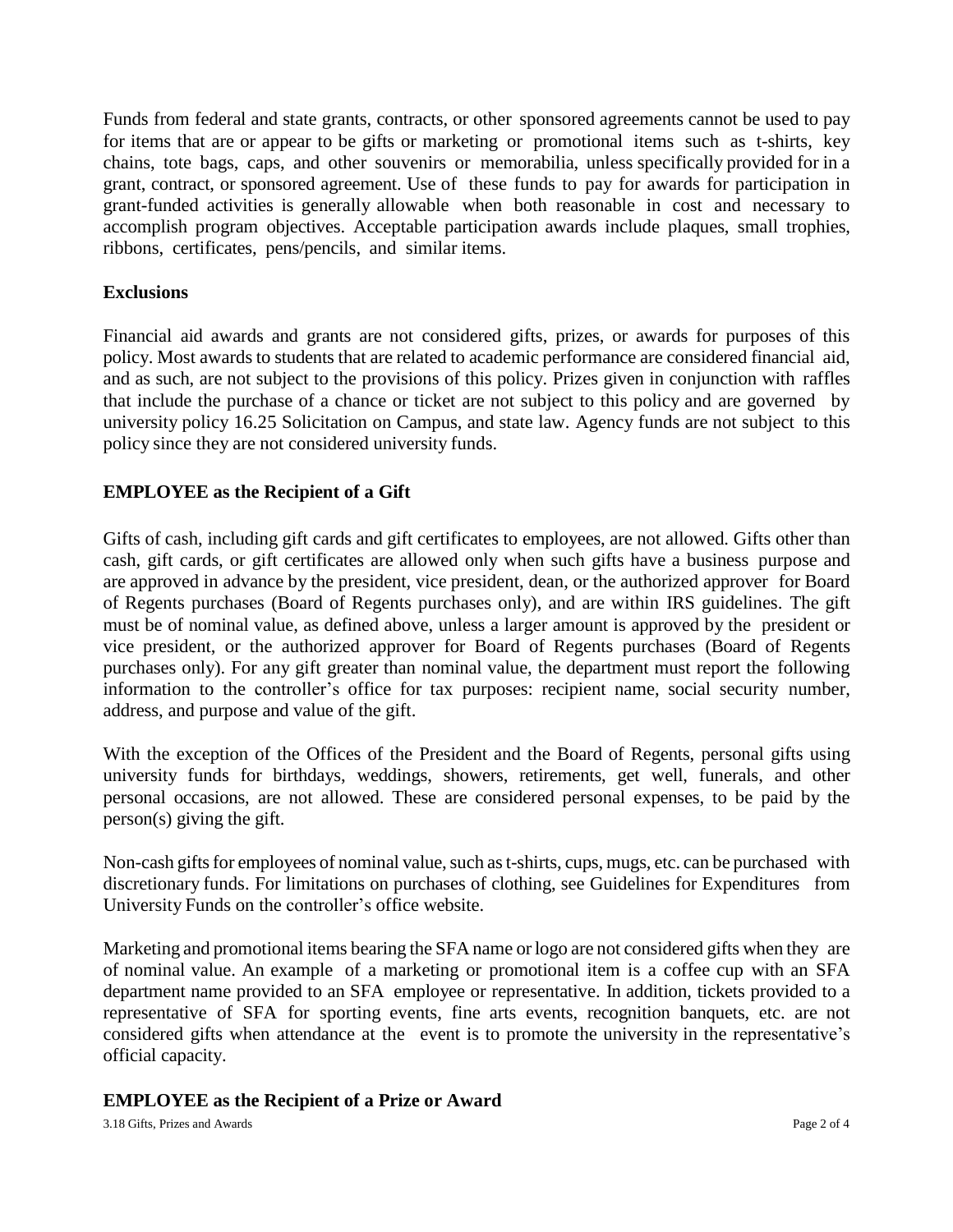Monetary awards may be given to employees for meritorious performance or other reasons connected with employment, but only as part of an established campus-wide program or a program within a college approved by the dean and the provost and vice president for academic affairs. See university policy 12.20 University Awards Programs. Such monetary awards cannot be given in the form of gift certificates or gifts cards, but must be paid through payroll and submitted on a stipend authorization form.

Non-cash awards given to employees as length of service awards are acceptable as long as they are valued at less than \$400 per year per employee. These awards may only be administered by the Department of Human Resources or in a ceremony approved by the Department of Human Resources and the appropriate vice president.

Any non-cash award given for meritorious performance or other reasons connected with employment must be of nominal value, as defined above.

An employee may accept a monetary or non-cash prize or award of any amount where the individual's employment is incidental to the basis on which the prize or award is given. For example, a university employee would be eligible to win a door prize given at random or an essaywriting contest.

For any prize or award greater than nominal value, the department or organization sponsoring the contest, game of chance, etc., without the purchase of a chance or ticket must report the following information to the controller's office for tax purposes: recipient name, social security number, address, and purpose and value of the prize or award.

#### **NON-EMPLOYEE as the Recipient of a Gift**

Gifts of cash to non-employees are not allowed. Gift certificates, gift cards, or tangible commodities are allowed as long as the gift is given for a valid business reason.

For any gift greater than nominal value, as defined above, the department must report the following information to the controller's office for tax purposes: recipient name, social security number, address, and purpose and value of the gift.

Development Gifts to individuals to promote development interests or alumni relations, using universityfunds, cannot exceed nominal value, as defined above, unless approved bythe president. For any gift greater than nominal value, the department must report the following information to the controller's office for tax purposes: recipient name, social security number, address, and purpose and value of the gift.

When university officials are hosting visitors, appropriate university funds may be used to give such visitors a gift of nominal value, as defined above, as a sign of appreciation or recognition. Any gift greater than nominal value must be approved by the president. Marketing and promotional items with the SFA name or logo are not considered gifts as discussed above. For any gift greater than nominal value, the department must report the following information to the